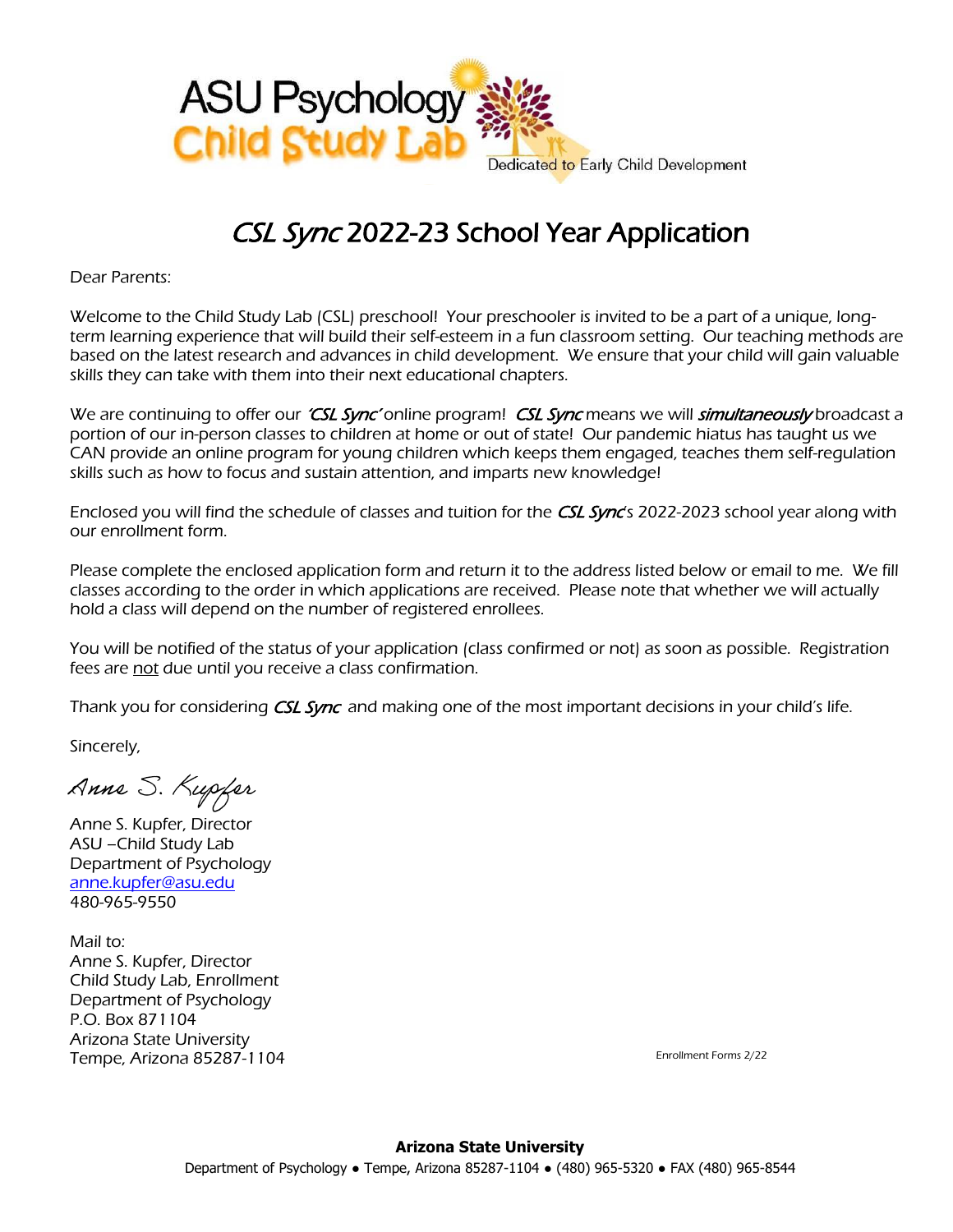

## CSL Sync Preschool Online Schedule & Fees: Fall/Spring 2022-23

All tuition is based on a yearly amount and is payable in nine installments. Tuition is due the first of each of the following months: September, October, November, December, January, February, March, April and May.

Annual Registration Fee: There is a \$150 registration fee payable when your child's enrollment is confirmed. Registration fees are non-refundable and do not apply towards tuition. No application or waiting list fee is required.

| <b>Online Class</b>        | <b>Recommended Age</b><br>as of $9/01/22$ | <b>Days</b> | <b>Time</b>    | Tuition in 9<br>installments | Yearly<br><b>Tuition</b> |
|----------------------------|-------------------------------------------|-------------|----------------|------------------------------|--------------------------|
|                            |                                           |             |                |                              |                          |
| T/Th Twos/Threes           | 2-6 through 3-6                           | T/Th        | $9:45 - 11:45$ | \$250                        | \$2,250                  |
| <b>Class</b>               |                                           |             |                |                              |                          |
|                            |                                           |             |                |                              |                          |
| <b>MWF Threes Class</b>    | 3-0 through 3-11                          | M/W/F       | $9:45 - 11:45$ | \$350                        | \$3,150                  |
|                            |                                           |             |                |                              |                          |
| M/T/W/Th/F                 | 3-0 through 3-11                          | M/T/W/Th/F  | $9:45 - 11:45$ | \$550                        | \$4,950                  |
| <b>Threes Class *</b>      |                                           |             |                |                              |                          |
|                            |                                           |             |                |                              |                          |
|                            |                                           |             |                |                              |                          |
| <b>T/Th Multiage Class</b> | 3-8 through 5-0                           | T/Th        | $9:45 - 12:15$ | \$275                        | \$2,475                  |
|                            |                                           |             |                |                              |                          |
| <b>MWF Multi-age Class</b> | 3-8 through 5-0                           | M/W/F       | $9:45 - 12:15$ | \$375                        | \$3,375                  |
|                            |                                           |             |                |                              |                          |
| M/T/W/Th/F                 | 3-8 through 5-0                           | M/T/W/Th/F  | $9:45 - 12:15$ | \$600                        | \$5,400                  |
| <b>Multiage Class *</b>    |                                           |             |                |                              |                          |
|                            |                                           |             |                |                              |                          |